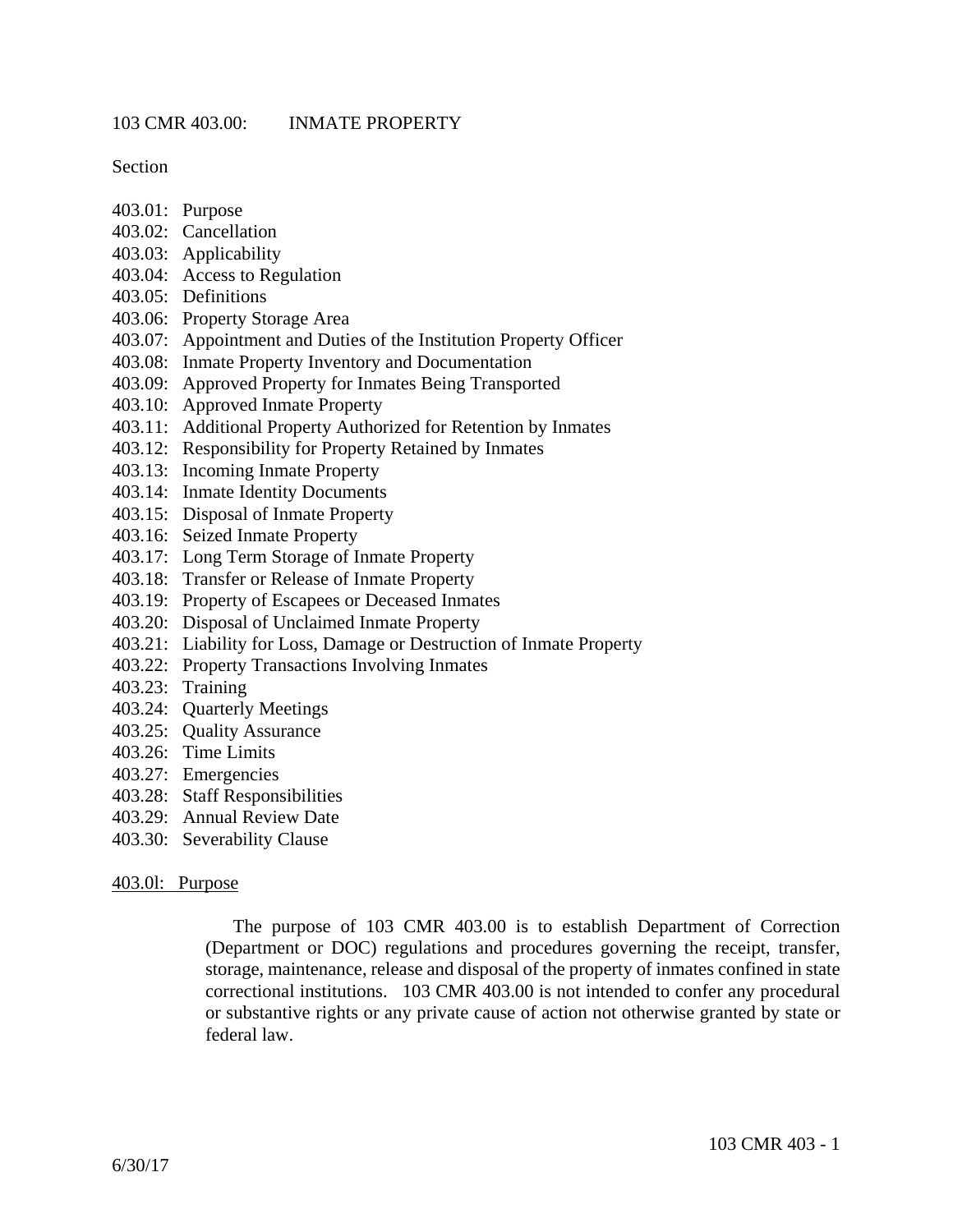## 403.02: Cancellation

103 CMR 403.00 cancels all previous Department or institution policy statements, bulletins, directives, orders, notices, rules, regulations, or standard operating procedures, regarding inmate property to the extent that they are inconsistent with 103 CMR 403.00.

# 403.03: Applicability

103 CMR 403.00 is applicable to all inmates, whether sentenced or awaiting trial, probation/parole detainees, or civilly committed individuals housed in state correctional institutions except individuals committed to the Bridgewater State Hospital.

# 403.04: Access to Regulation

103 CMR 403.00 shall be maintained within the Department Policy Manual, in each Superintendent's Central Policy File, and in each inmate library.

# 403.05: Definitions

Contraband. Any item(s) not approved for inmate retention at an institution.

Ditty Bag. For the purposes of 103 CMR 403.00, a bag which contains Department of Correction approved items and sent along in the same vehicle as the inmate when he or she is being transported.

Inmate Management System (IMS). The Department of Correction's automated information system that provides processing, storage and retrieval of inmate-related information needed by Department personnel and other authorized users within the criminal justice system.

Inmate Property Permission Slip. The form used by inmates to request permission to obtain items of property not sold by the institution's canteen vendor but authorized for inmate retention at the inmate's respective institution and security level.

Inventory. The record maintained by the Department in IMS of any and all property belonging to each inmate.

Living Quarters. The room, cell, dormitory or other area of any institution where an inmate is housed.

Property. Items which include the following:

(a) any and all items documented as belonging to, owned by, or otherwise approved for inmate retention in his or her living quarters;

(b) items not authorized for inmate retention but temporarily stored by the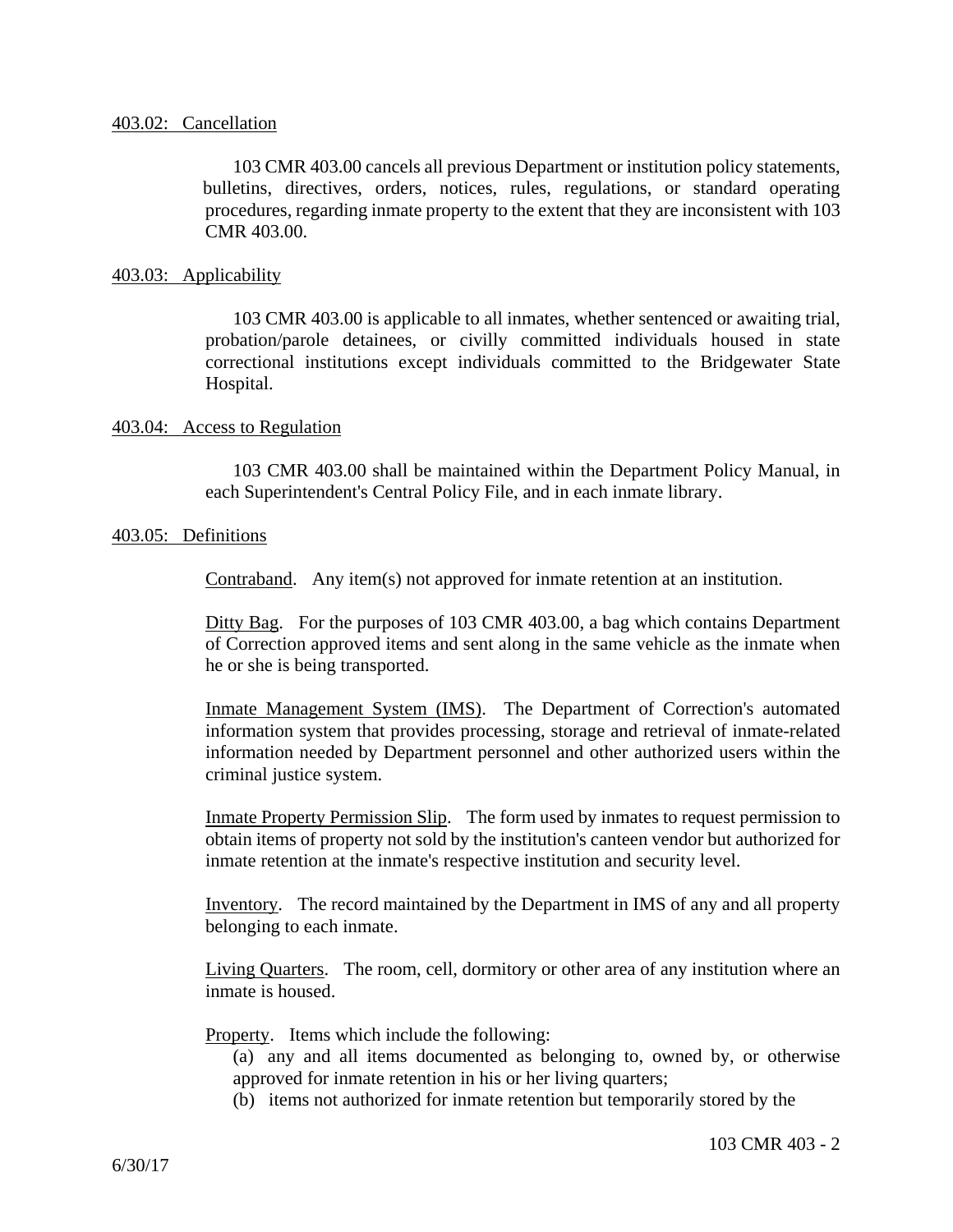institution as contraband;

- (c) items approved for and held in long term storage;
- (d) legal property in storage which may be exchanged periodically;
- (e) items temporarily in the possession of a third party outside the institution/Department for repair; and/or
- (f) items held as evidence by the Department or other law enforcement agency.

Property Committee. A group of Department employees, designated by the Commissioner, who review recommendations for inmate property in accordance with 103 CMR 403.00 for approval by the Commissioner.

Property Officer. The staff person responsible for the inventory, recording, storage, control, inspection, purchase and/or sale of inmate property at his or her respective institution

Property Storage Area. A designated area of an institution where inmate property is stored.

Publication. Any book, booklet, pamphlet, magazine, periodical, newsletter, newspaper, or similar document, including stationery and greetings cards, including a copy or printout of same, published by any individual organization, company, or corporation, which is distributed or made available through any means or media for a commercial purpose. Publication includes any portion extracted, photocopied, or clipped from such items, provided, however, that an inmate may receive a maximum of five pages per day, except Sundays and postal holidays, of a portion extracted, photocopied, or clipped from such items as an attachment to personal correspondence as long as the material is not otherwise prohibited by 103 CMR 481.00: *Inmate Mail*.

Security Levels. A degree of security afforded by the architectural and staffing attributes of the correctional institution and housing units within that correctional institution. Security levels are related to custody levels, and the traditional security levels are maximum, medium, minimum, and pre-release/contracted residential placement, as defined in 103 DOC 101: *Correctional Institution/Security Levels*, available at each inmate library and at http://www.mass.gov/eopss/law-enforce-and-cj/prisons/doc-policies/policy-list.

State Issued Property. Property permitted pursuant to 103 DOC 750, *Hygiene Standards* and 103 DOC 755, *Clothing, Linen and Laundry*, both available at each inmate library and at http://www.mass.gov/eopss/law-enforce-and-cj/prisons/doc-policies/policy-list,whic h property is provided to the inmate by the institution.

Transient Inmate. Any inmate whose security classification has yet to be determined or who has not been assigned to a permanent housing location.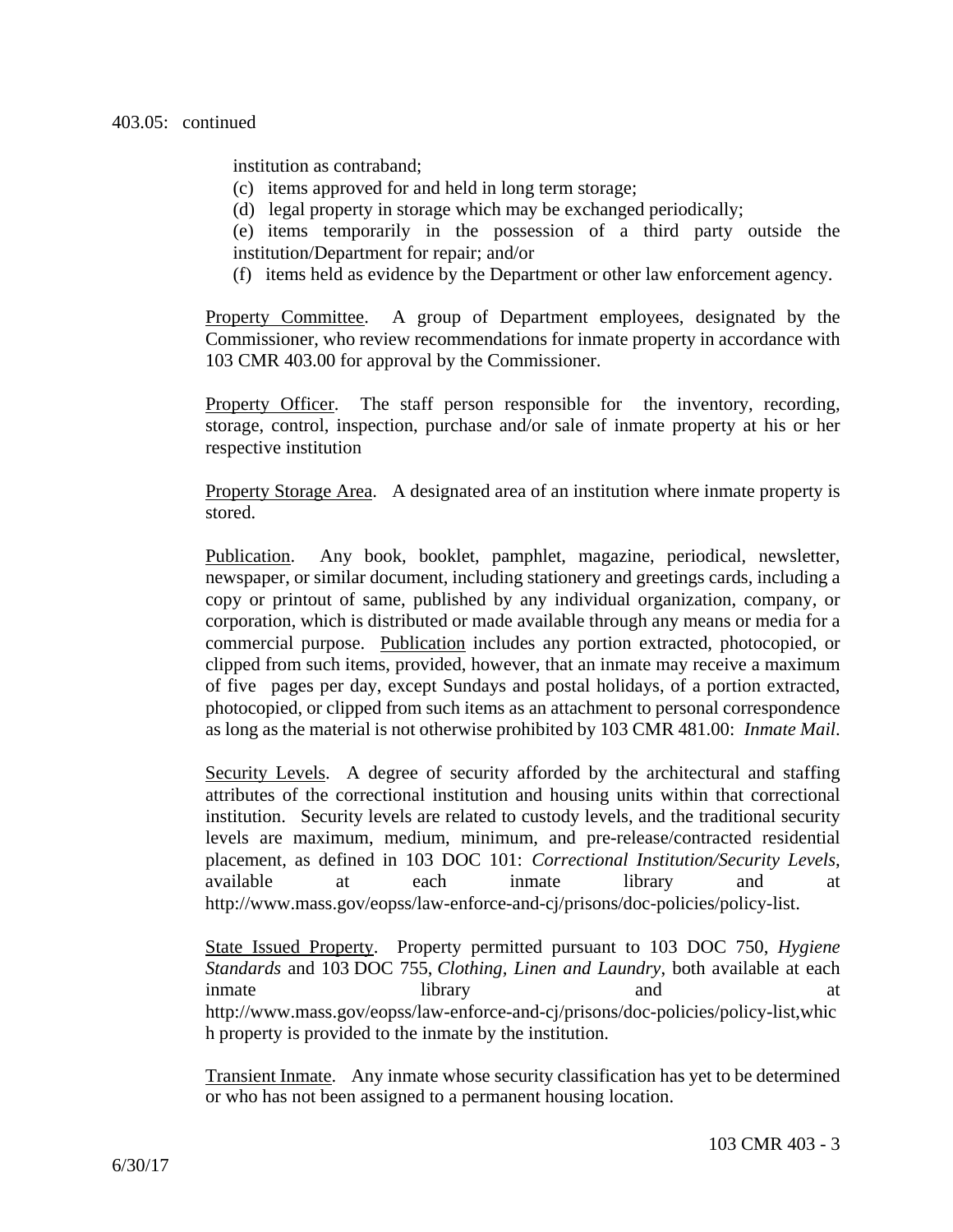Each institution shall maintain a secure inmate property storage area. Only the Superintendent or a designee and the property officer shall have access to this area unless additional personnel are specifically authorized by the Superintendent or a designee.

# 403.07: Appointment and Duties of the Institution Property Officer

The Superintendent at each institution shall appoint a Property Officer who is responsible for the inventory, recording, storage, control, inspection, purchase and/or sale of all inmate property.

### 403.08: Inmate Property Inventory and Documentation

(1) The Property Officer at each institution shall maintain a current, accurate, individual property inventory for each inmate housed or assigned to the institution, which shall be maintained in IMS.

(2) The Superintendent or designee shall ensure that the institution conducts a property inventory for each inmate housed or assigned to the institution on an annual basis. The officer conducting the inventory search shall provide the inmate with a copy of the IMS master list detailing the property that was accounted for during the inventory. The inmate shall then acknowledge that the inventory list on IMS accurately reflects his or her property. Refusals to acknowledge shall be documented by the Property Officer.

(3) The use of, format, required content, and/or specific procedures regarding all forms, reports, *etc*., either paper or electronic, or changes thereto, shall be initially forwarded to the Property Committee for review, then to the Commissioner for approval.

### 403.09: Approved Property for Inmates Being Transported

Inmates transferring from one institution to another, or to the Department Disciplinary Unit (DDU), shall transfer with a limited amount of property on their person and included within a ditty bag. The property allowed for inclusion in the ditty bag shall be in accordance with the Inmate Property Standard Operating Procedures, which is available at each inmate library and at http://www.mass.gov/eopss/law-enforce-and-cj/prisons/doc-policies/policy-list.

### 403.10: Approved Inmate Property

(1) Inmates shall be allowed to retain a limited amount of property at each Department institution. A master list of items approved for retention by general population inmates in accordance with their security level shall be posted and available in each inmate library. Items contained in this list do not denote required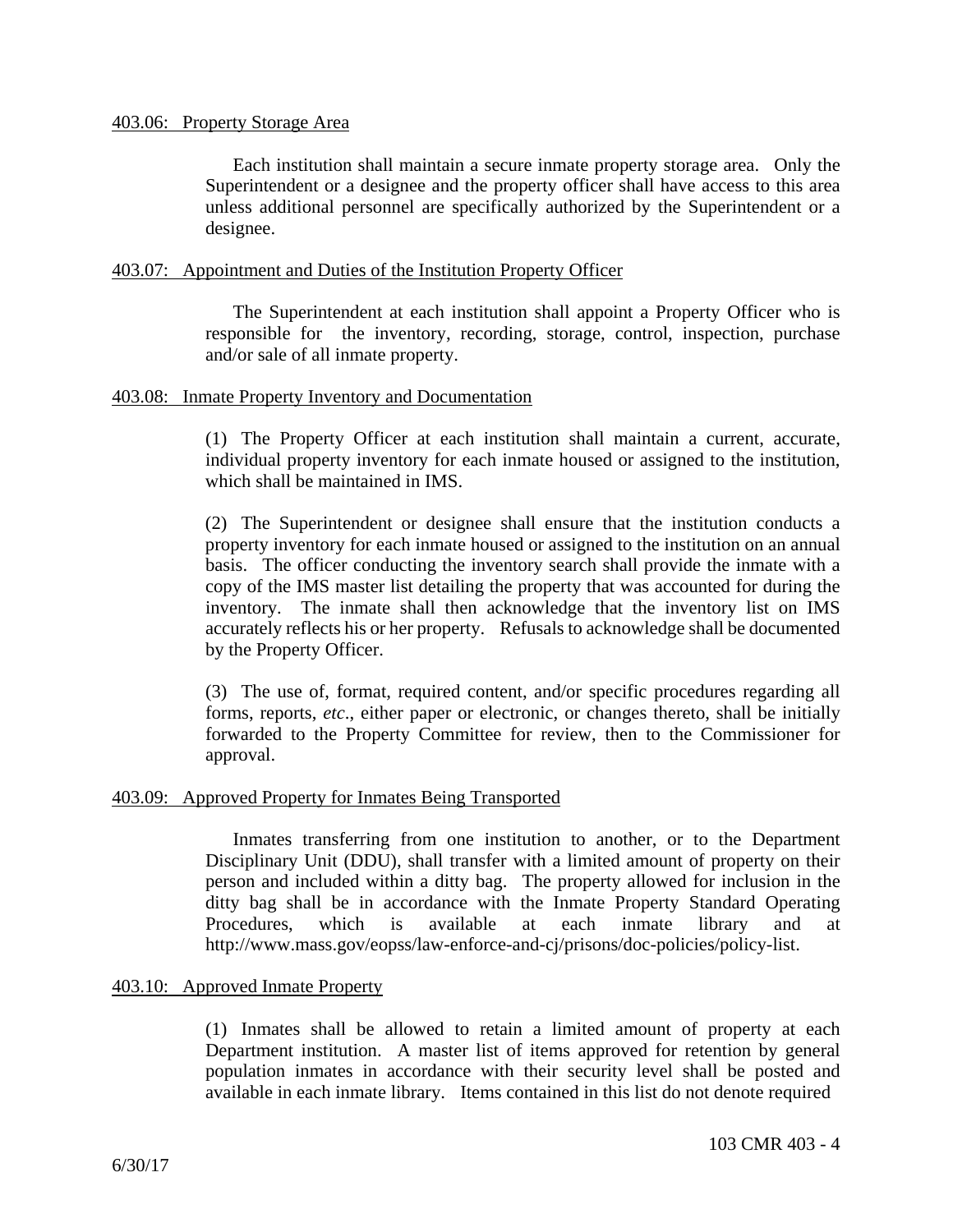#### 403.10: continued

issue. The list is for property limitation purposes only. Please refer to 103 DOC 755: *Clothing, Linen and Laundry*, for minimum institutional clothing issue. Unless an inmate is transient, his or her security level is the same as the institution in which the inmate is housed.

(2) Notwithstanding the master list in 103 CMR 403.10(1), the following items are allowed as follows:

(a) Appliances/Accessories. Inmates may obtain televisions, radios, typewriters, fans, non-boiling hot pots, headphones and walkman-style radios *via* institutional canteen purchases in accordance with the designated security level. The utilization of these items may be restricted in certain living quarters by the Superintendent. Fans may also be restricted and/or prohibited by the Superintendent in climate controlled environments. Any fans used by inmates must be a table model only with a plastic stand, and only with a blade size of 12", which blades must be plastic and enclosed in a plastic frame. All other electrical appliances/accessories shall be constructed of clear plastic, to allow for visual inspection of the internal components.

(b) Books/Magazines/Newspapers. All publications must come directly from the publisher, a book club, a bookstore, or from the Prison Book Program. Inmates may possess a maximum of ten books/magazines/newspapers.

(c) Legal Documents. An inmate may possess a maximum of one cubic foot of legal documents containing legal material in his or her assigned living quarters. If a written request is approved by the Superintendent, authorization to store legal material exceeding the one cubic foot limit may be obtained. Any authorized excess documents shall be stored in a pre-determined storage area accessible to the inmate, not in the inmate living quarters. Inmates shall not possess audio-visual media in their cells, such as compact discs or videotapes. Each Superintendent shall develop procedures to ensure that this material is accessible for inmate use.

(d) Personal Letters/Photographs/News Clippings. An inmate may possess one cubic foot of personal letters, photos, and clippings;

(e) Religious Articles. Inmates may retain certain authorized religious articles. A list of approved religious articles shall be posted quarterly in the inmate libraries. If an inmate seeks to retain religious articles which are not on the approved list or authorized for retention pursuant to 103 CMR 403.00, he or she must submit an Inmate Religious Services Request Form to the Institution Director of Treatment, for processing, pursuant to 103 CMR 471.00: *Religious Programs and Services*.

(3) Any transient inmate housed in a Department of Correction institution for 30 consecutive days or longer, who remains disciplinary report free, may be allowed to purchase a walkman-style radio at the discretion of the Superintendent of the institution.

(4) Inmates housed in the DDU may possess items of personal property as deemed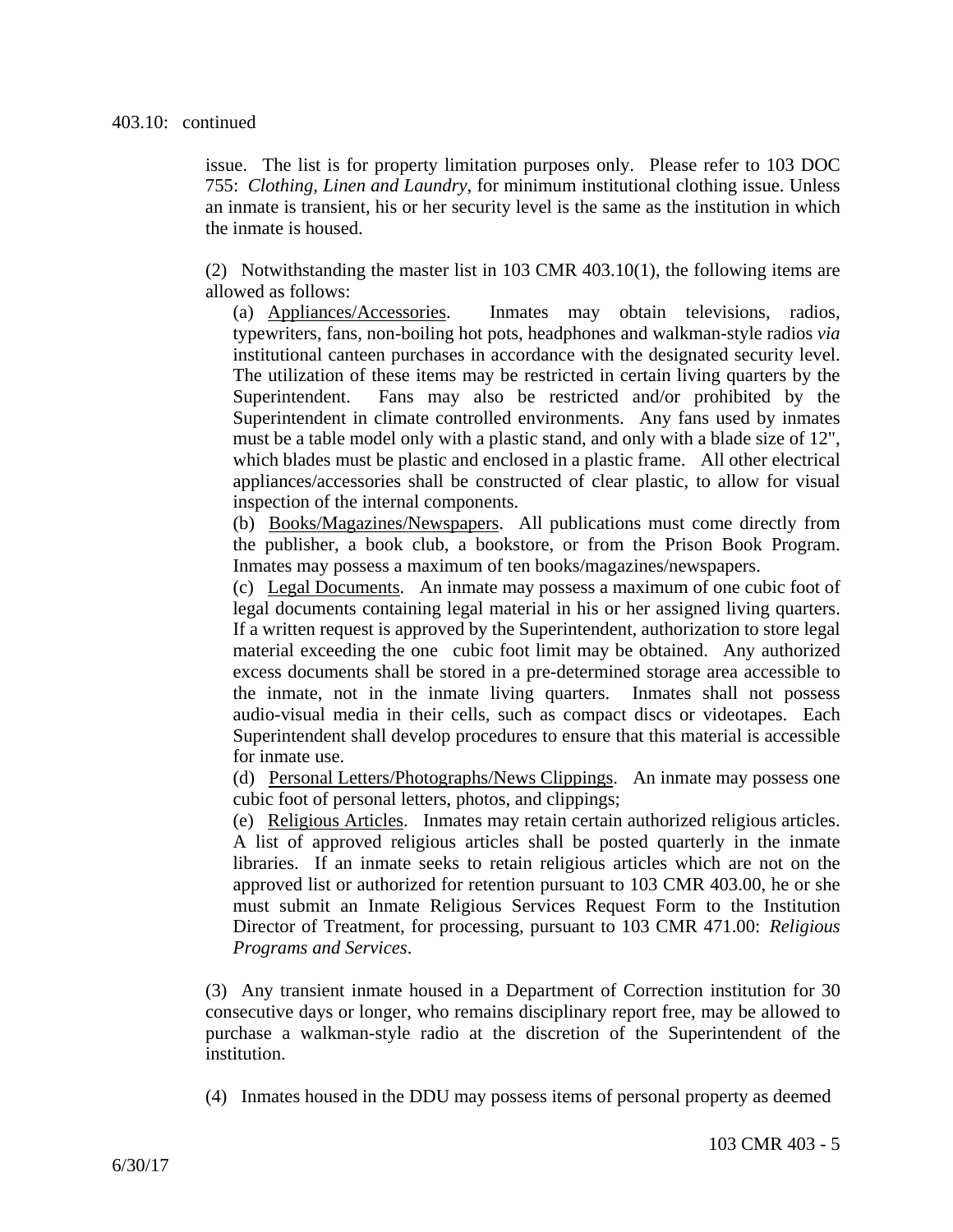appropriate by the institutional Superintendent.

(5) Inmates housed in an institutional Special Management Unit (SMU) may possess items of personal property pursuant to 103 CMR 423.09: *Special Management and Awaiting Action*.

# 403.11: Additional Property Authorized for Retention by Inmates

Additional property items may be approved at any level *via* written approval of the Property Committee and the Commissioner. The authorized property shall be consistent with the security needs of the institution and the available storage space in inmate living quarters.

# 403.12: Responsibility for Property Retained by Inmates

Inmates are responsible for the safekeeping of all property which they are permitted to retain in their living quarters. In addition, inmates shall:

(1) Maintain all receipts and property inventories provided by the property officer to document proof of ownership upon request of a staff member. If an inmate fails to show proof of ownership, said property shall be considered contraband unless ownership can otherwise be established.

(2) Ensure that no personal or state property is altered in any manner.

(3) Ensure that they do not dispose of any property without the approval of the Property Officer.

(4) Ensure that their clothing is not worn too large or too small, and does not contain hoods, turtlenecks, excessive holes or tears, built-in athletic supporters, quilted or removable liners, leather or suede garments, appliqués, pictures, graphics, logos, insignia, writing or other ornaments, except for institutional/state logos, lettering, or graphics, as supplied and authorized by the institution or Department.

(5) Under no circumstances shall inmates accumulate property to the point where it becomes a fire, sanitation, security or housekeeping hazard. Where excessive property has been accumulated, certain items, even though previously authorized for retention, may be removed from the inmate's living quarters and forwarded to the Property Officer, who shall proceed with the disposal procedure as outlined in l03 CMR 403.l5.

(6) Inmates shall be responsible for ensuring that at no time do they have in excess of ten books, magazines or newspapers in total. Whenever property items are not properly maintained by inmates, they may be deemed contraband and disposed of in accordance with 103 CMR 403.15.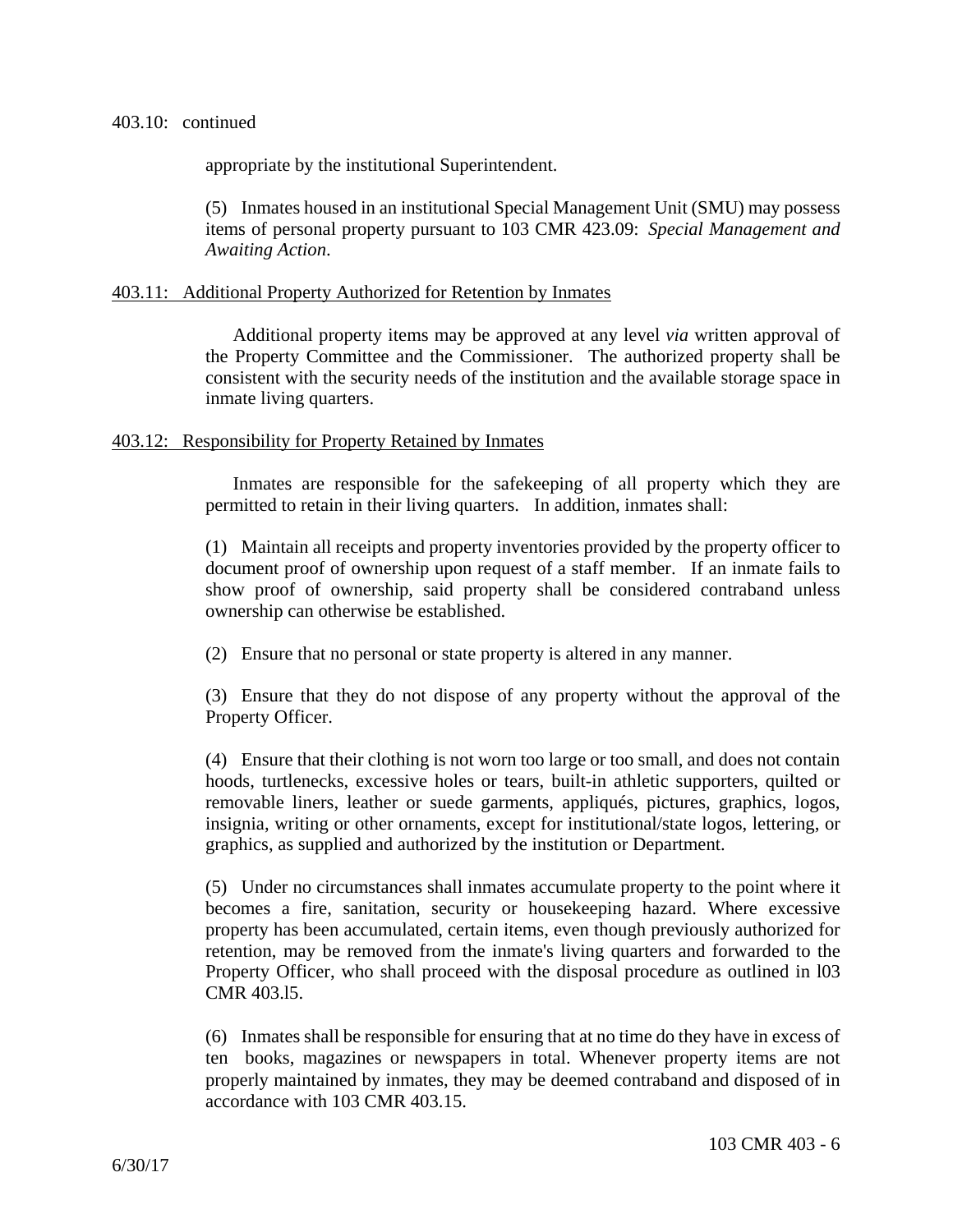(1) All items of property entering an institution must be accompanied by a canteen order form or an approved inmate property permission slip. Any items that cannot be purchased via the inmate canteen may enter the institution, but only with the approval of the Superintendent or a designee. Exceptions to this process include books, magazines, and newspapers, as long as the quantity of such items does not exceed those requirements set forth in 103 CMR 403.10.

(2) Property which belongs to an incoming inmate shall be forwarded to the Property Officer for inventory. Items authorized for retention by the inmate shall be readied for delivery to the inmate after inventory. Upon delivery of the approved property to the inmate, the Property Officer shall provide a receipt to the inmate. Property not authorized for retention and deemed contraband shall be temporarily stored in the property storage area until its disposal in accordance with 103 CMR 403.15. Items which could be evidence in disciplinary or criminal proceedings, and are located in an inmate's personal property, shall be confiscated in accordance with the established evidence guidelines and delivered to the Superintendent or designee for safekeeping or delivery to the appropriate law enforcement agency.

(3) If any property ordered by an inmate exceeds the quantity limits allowed by 103 CMR 403.00, said inmate must exchange old property for new property.

(4) Any item which is available for purchase at the institutional inmate canteen or through approved vendors shall not otherwise be authorized to enter *via* an inmate property permission

slip.

(a) Inmates who are housed in a pre-release security level may request to purchase authorized items on an approved Program Related Activity (PRA) via the inmate property permission slip. All incoming property items are to be accompanied by the approved permission slip and a purchase receipt. The Property Officer shall inspect and inventory all items so purchased immediately upon the inmate's return to the institution.

(b) Permission slips are to be issued to inmates upon the inmate's request to the Property Officer or designee. The inmate shall be responsible for completing and returning the permission slip to the Property Officer for approval. Upon approval, the inmate shall forward the approved form to the appropriate party. Delivery of property designated by approved permission slips shall be accepted *via* mail delivery only, except as designated in 103 CMR 403.13(4)(a). Incoming parcels must include the approved property slip and contain only the items noted on the slip. If the contents of the parcel do not meet the property slip criteria or contain contraband, the entire package shall be returned to the sender by the Property Officer, who shall notify the inmate in writing of this refusal, stating the reason.

(c) Inmate Property Permission Slips shall be made available to eligible inmates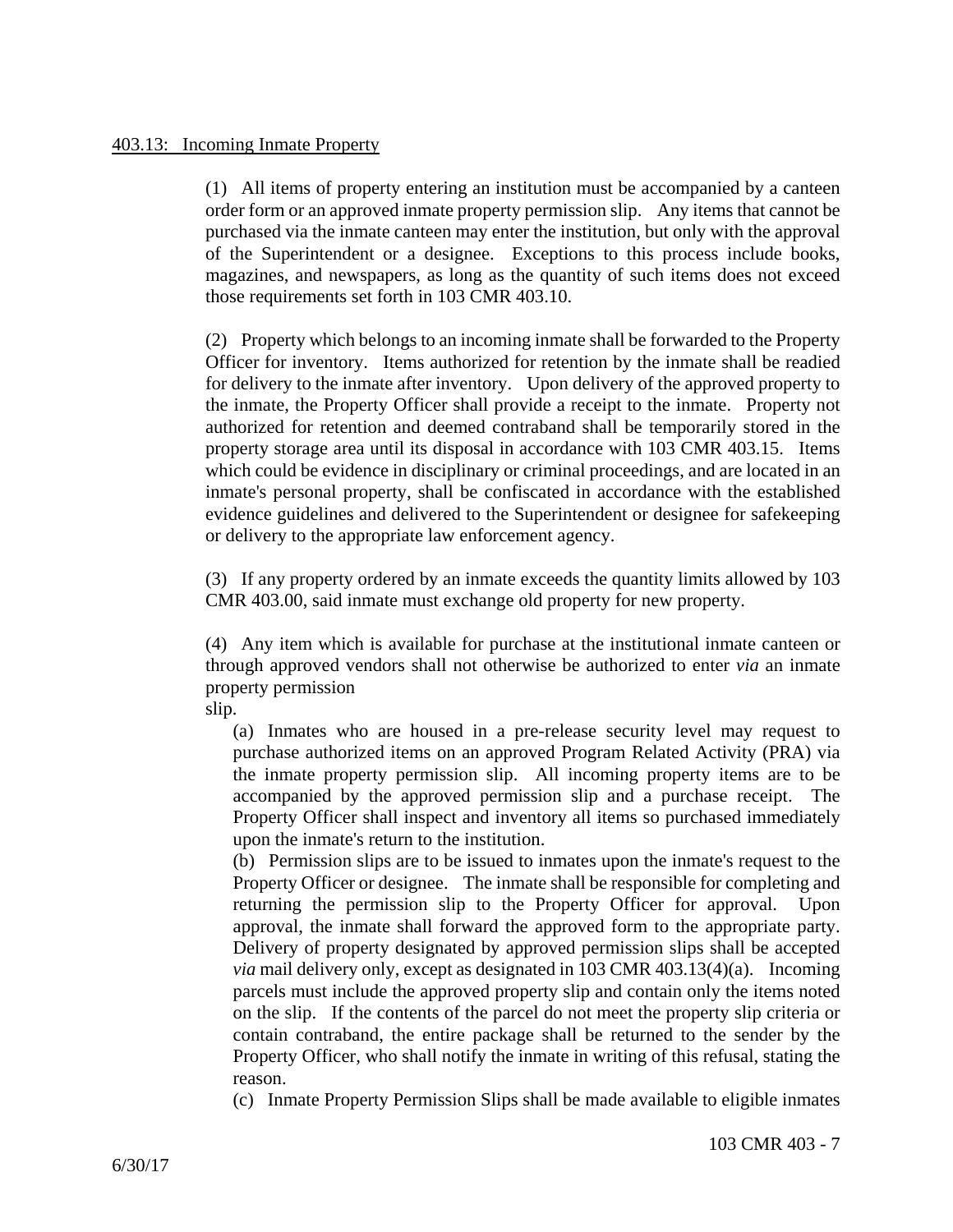## 403.13: continued

no less than on a quarterly basis.

(d) Nothing in 103 CMR 403.13 shall limit the Superintendent of an institution from developing internal procedures and time limits regarding the issuance of Inmate Property Permission Slips.

(5) Canteen clothing orders, appliance orders, or permission slips shall not be approved for inmates who have documented contraband in temporary storage at any institution, unless the Superintendent or a designee authorizes a written exception.

### 403.14: Inmate Identity Documents

- (1) The following documents, if available, shall be held in storage for all offenders:
	- (a) Social Security Card;
	- (b) Immigration documents, including, but not limited to:
		- 1. Resident Alien Card (green card);
		- 2. Certificate of Naturalization;
		- 3. Certificate of Citizenship.
	- (c) State issued ID;
	- (d) Driver's License or RMV Photo ID;
	- (e) Passport;
	- (f) Military ID/Veterans DD214;
	- (g) Birth Certificate;
	- (h) Marriage Certificate;
	- (i) Health Insurance Card;
	- (j) Release Portfolio;
	- (k) HS/GED/Hi-Set Certificate;
	- (l) Trade Licenses;
	- (m) Educational Transcripts.

All other identity documents shall be deemed contraband and disposed of in accordance with 103 CMR 403.15.

(2) The inmate identity documents and inmate release portfolio shall be placed in a sealed envelope, *via* Records staff, with the following information documented on the outside of the envelope:

- (a) Date;
- (b) Inmate's name;
- (c) Commitment number;
- (d) An inventory of the items contained within.

(3) The Records staff who receives the documents shall sign his or her name across the seal of the envelope.

(4) The following statement shall be printed and highlighted across the front of the envelope containing the inmate identity documents: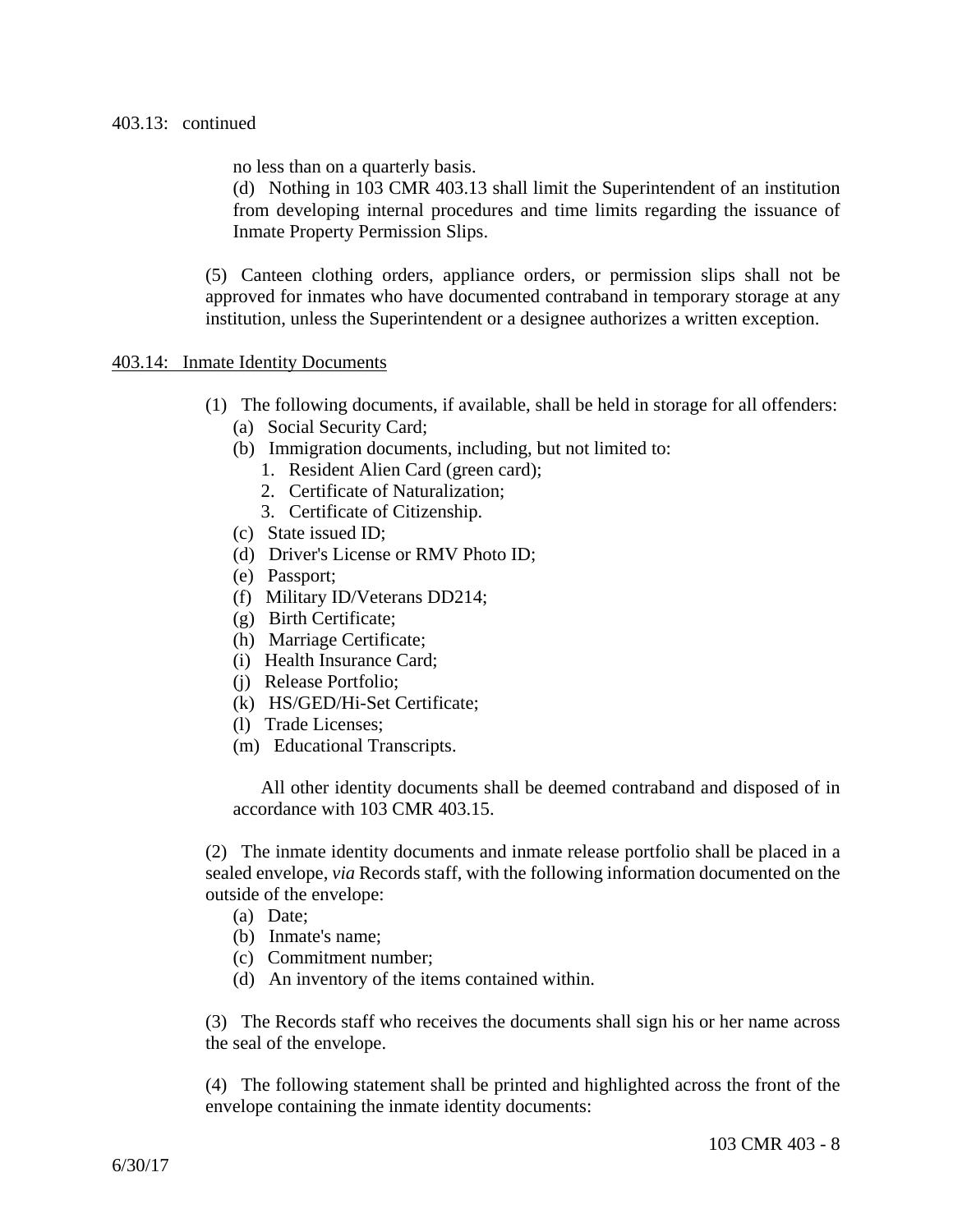### 403.14: continued

# DO NOT REMOVE FROM THE RECORDS DEPARTMENT UNLESS THE INMATE IS BEING TRANSFERRED OR RELEASED. DOCUMENTS ARE TO BE PLACED INTO INMATE'S RELEASE PORTFOLIO.

(5) Inmate identity documents and the inmate release portfolio shall be stored in the institutional Records Department.

(6) Routine access to inmate identity documents and release portfolio shall be limited to the institutional Records Manager and staff involved in the reentry process. The Superintendent of each correctional institution shall identify all other staff authorized to access inmate identity documents and release and employment portfolios. Such staff shall include, but not be limited to:

- (a) Records staff;
- (b) Community release coordinators;

(c) Correctional Program Officers directly involved with the transfer or release of inmates;

(d) Director of Treatment/Reentry Liaisons;

(e) Designated program staff member.

Any other individual requiring access to an inmate's identity documents or release portfolio may do so only upon the authorization of the Superintendent or a designee.

(7) Identity documents obtained during the course of an inmate's incarceration shall be secured following the same procedure for identity documents obtained during the booking and admission process.

(8) Any inmate identity documents or inmate release portfolio shall be returned to the inmate upon his or her release from custody, in accordance with 103 DOC 404, *Inmate Release Policy*. The inmate identity documents and release portfolio shall be designated on the property screen

as released to the inmate at the time of the release by the releasing institution's Property Department.

 (9) In the event an inmate is released from custody without receiving his or her identity documents and inmate release portfolio (*e.g*., direct release from court), the Records Department shall forward the stored document to the Property Department. The inmate shall contact the releasing institution's Property Department to make arrangements for pickup of the identity documents in accordance with 103 CMR 403.18: *Transfer or Release of Inmate Property*. If, after three years, the inmate has not contacted the Department about his or her identity documents, the identity documents shall be disposed of pursuant to 103 CMR 403.15(1)(b)3.

(10) The institutional Records Manager or designee shall conduct periodic auditing of release portfolios and inmate identity documents. The audit shall include a physical inspection of the storage location, release portfolios and identity documents, as well as a review of the area's access log, and IMS Inmate Property and Reentry screens.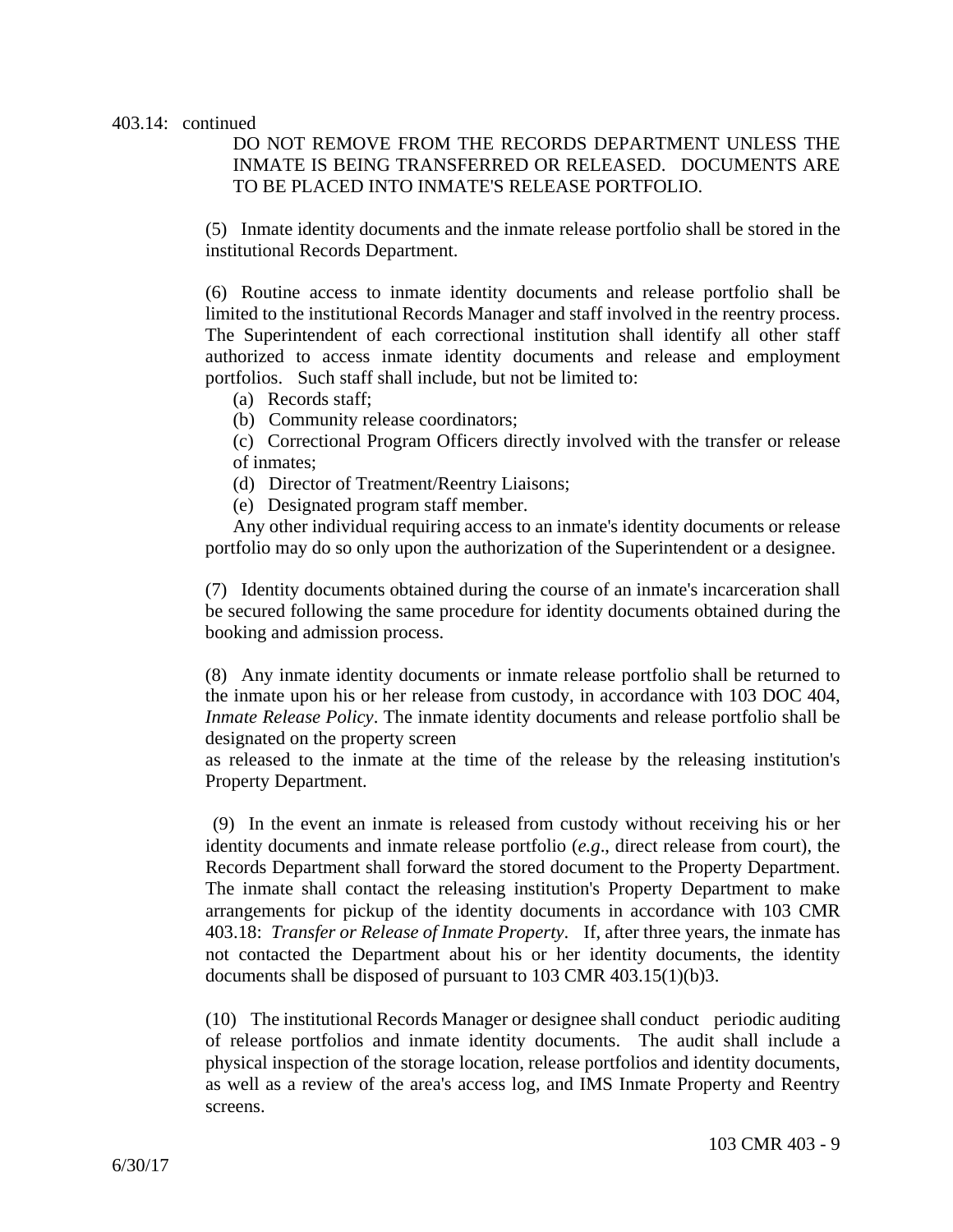(1) Unless otherwise noted, the process for the disposal of inmate property is as follows:

(a) Within one week of property being deemed contraband, the Property Officer at the institution temporarily storing the contraband shall initially notify the inmate of the item being stored by providing him or her with the IMS Contraband Notification and Disposal form.

(b) With the exception of money orders, certified checks, bank checks, postage stamps, and cash, which are to be disposed of in accordance with 103 CMR 403.16(2), (3) and/or (4), the inmate may elect to dispose of the items by one of the following methods:

1. have the property retrieved by a visitor;

2. have the property mailed out to a specified destination at the inmate's expense;

3. have the property disposed of as seen fit by the institution.

(c) Once the inmate has selected the method of disposal and responds to the Property Officer in writing, arrangements for disposal shall be made. The property shall be properly marked and recorded in IMS noting the date, method of disposal, and address to which the property was sent, if appropriate.

(d) If the inmate does not respond within 30 days of the initial contraband notification, a final 30 day notification for response shall be printed from IMS and sent to the inmate.

(e) If there is no response after the final notification period elapses, then the institution may dispose of the property in accordance with 103 CMR 403.15(1)(b)3.

(2) Except for money orders, certified checks, bank checks, postage stamps, and cash, any property which, after a disciplinary hearing, has been found, by a preponderance of the evidence, and upon specific written findings, to have been illicitly obtained by the inmate, shall be retained for referral to the appropriate law enforcement agency, returned to its rightful owner if known, or disposed of pursuant to 103 CMR 403.15(1)(b)3.

# 403.16: Seized Inmate Property

Any item of property removed by an officer from an inmate's living quarters shall be held as follows:

(1) Property which could be evidence in disciplinary or criminal proceedings shall, by the end of the seizing officer's tour of duty, be delivered to the Superintendent or his or her designee for safekeeping or be delivered to the appropriate law enforcement agency.

(2) Money orders, certified checks, and bank checks, seized as contraband, which could be evidence in disciplinary or criminal proceedings, shall be confiscated and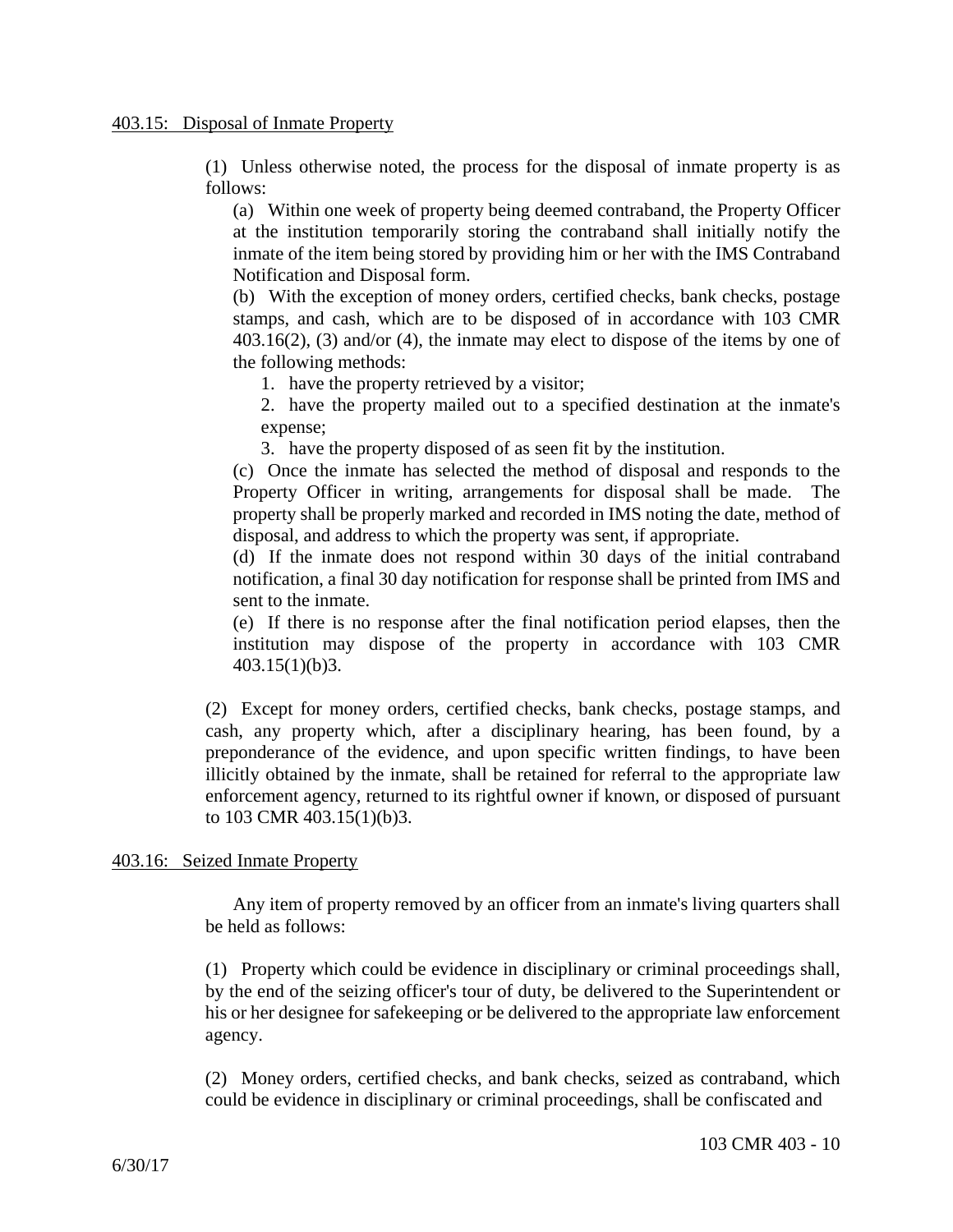# 403.16: continued

delivered to the appropriate law enforcement agency, or delivered to the Superintendent or his or her designee for safekeeping for a period (not to exceed three years for investigative purposes). If, after a disciplinary hearing, it has been found by a preponderance of the evidence, and upon specific written findings, that the money order(s), certified check(s), or bank check(s), were illicitly obtained by the inmate, the money order(s), certified check(s), or bank check(s), shall be retained for referral to the appropriate law enforcement agency, returned to the sender if known, or disposed of pursuant to 103 CMR 403.15(1)(b)3. Under no circumstances should money orders, certified checks, or bank checks, be destroyed.

(3) All postage stamps seized in conjunction with, but not limited to, disciplinary offenses 103 CMR 430.24: *Code of Offenses* (3-8), (3-14), (3-18), (4-1), and (4-3), shall be deemed contraband and the stamps shall be immediately used for indigent inmate mail purposes upon resolution of any disciplinary proceeding where guilt is established. Under no circumstances should usable, unaltered postage stamps be destroyed.

(4) Except for money that is determined to belong to the inmate, but is in excess of what is allowed, the disposal of which is governed by 103 CMR 405.14: *Disposal of Money Seized as Contraband*, any money found in an inmate's possession shall be confiscated as contraband and shall be retained for referral to the appropriate law enforcement agency, returned to its rightful owner if known, placed in the inmate benefit fund, or otherwise disposed of pursuant to 103 CMR 403.15(1)(b)3. Under no circumstances should cash or coins be destroyed.

(5) All other property which has been removed shall be forwarded to the Property Officer, who shall inventory and store such property until such time as it is disposed of in accordance with 103 CMR 403.15.

(6) Whenever an inmate is discharged or paroled, all items of the inmate's property which have been stored by the institution shall be returned, except for those items properly seized pursuant to 103 CMR 403.15(2) and 403.16. Any such seized property items shall be returned to the inmate upon resolution of any disciplinary and/or criminal proceedings, except where items are contraband or in violation of the rules and regulations of the institution or the Department, pursuant to 103 CMR 403.15(2) and 403.16. The Property Officer shall check each item of property including property retained in the living quarters, against the inventory, noting on the inventory the date the property is released to the inmate.

(7) Whenever an inmate is transferred from one Department institution to another, the sending institution shall ensure that the property transferring with the inmate is not considered contraband for the receiving institution's security level. If property items are considered contraband for the receiving institution, then the sending institution's Property Department shall be responsible for following the procedures set forth in 103 CMR 403.15.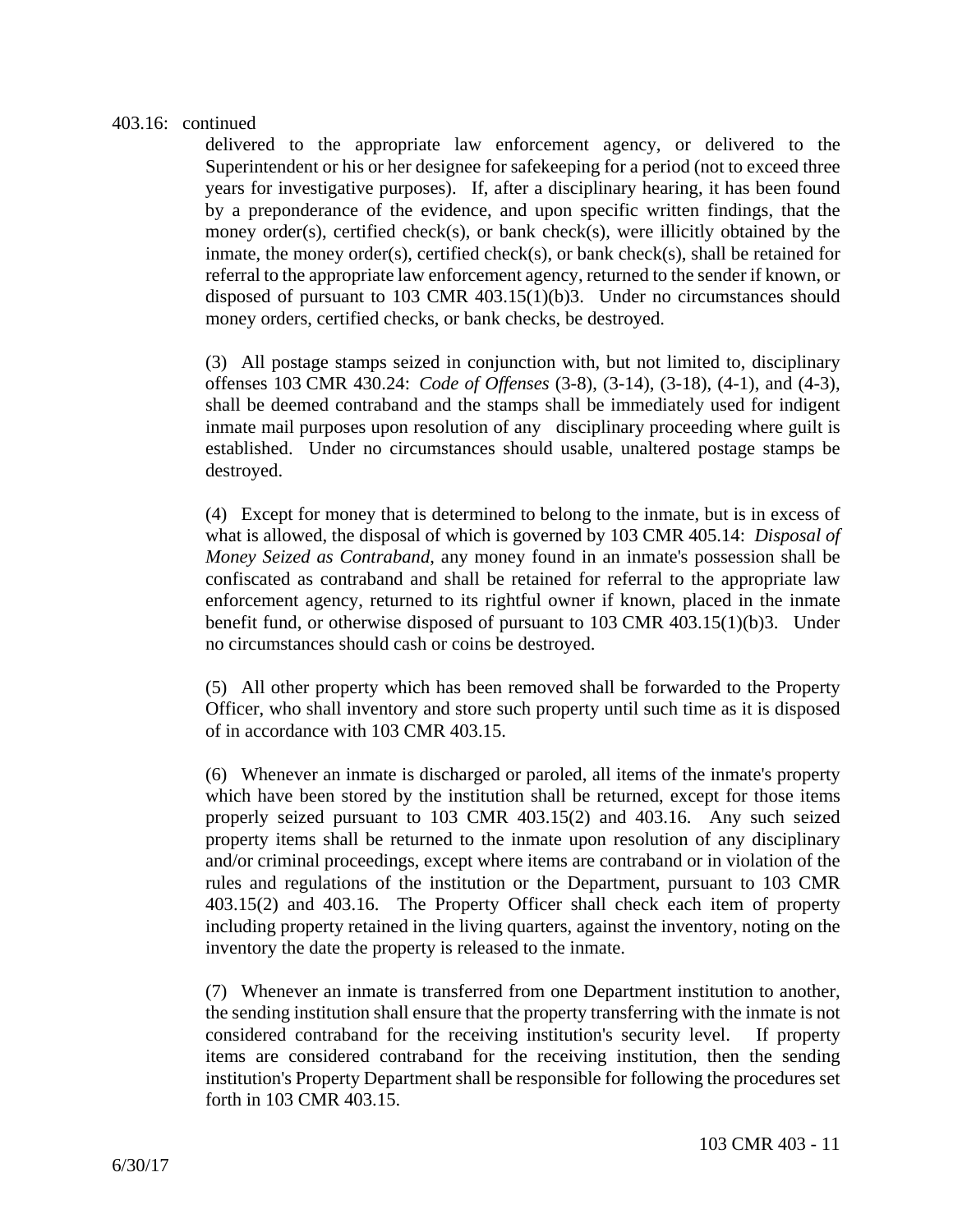(1) Where an inmate makes a request in writing and satisfactorily provides a compelling need for long term storage of property items of value, the Superintendent or designee may approve the request. Once a Superintendent or designee approves the long term storage request, he or she shall notify the inmate and the appropriate property department in writing. The notification shall include a detailed list of the items approved for long term storage. For those items requested, but not approved for long term storage, the Superintendent or designee shall notify the inmate and the appropriate Property Department in writing that said property was not approved for long term storage. The Property Department shall then follow the procedures set forth in 103 CMR 403.15.

(2) For those inmates who have not been moved to higher security since April 12, 1991 and are requesting long term storage of contraband items possessed prior to April 12, 1991, the Department of Correction shall approve this request provided the inmate submits proof that every member of his or her immediate family who has visited within the previous 12 months cannot accommodate the storage of the contraband property. These inmates may be allowed to retain memory typewriters or word processors only if they are willing to have the institution send out their machines and have any memory disabled and disk drive sealed at inmate expense.

# 403.18: Transfer or Release of Inmate Property

(1) Upon notification of transfer of an inmate, the sending institution Property Officer or designee shall prepare a ditty bag for transfer. The contents of the ditty bag shall be recorded in IMS. The Property Officer shall also search and inventory all the inmate's remaining property and transfer all property authorized for retention at the receiving facility security level to the inmate as soon as practicable thereafter. Any and all property which is considered to be contraband at the inmate's receiving facility shall be disposed of by the sending facility in accordance with 103 CMR 403.15. The Property Officer shall release the inmate's inventory to the receiving facility *via* IMS.

(2) All food items in possession of an inmate shall not be transferred between institutions. All such food items shall be considered contraband and disposed of in accordance with 103 CMR 403.15.

(3) At the receiving facility, the inmate shall sign a receipt, generated from IMS, accepting the property returned and such receipt shall be kept with the inmate's property record. In the event that an inmate refuses to sign a receipt, such refusal shall be noted on the inventory by

the Property Officer or designee, but shall not be grounds for withholding the property.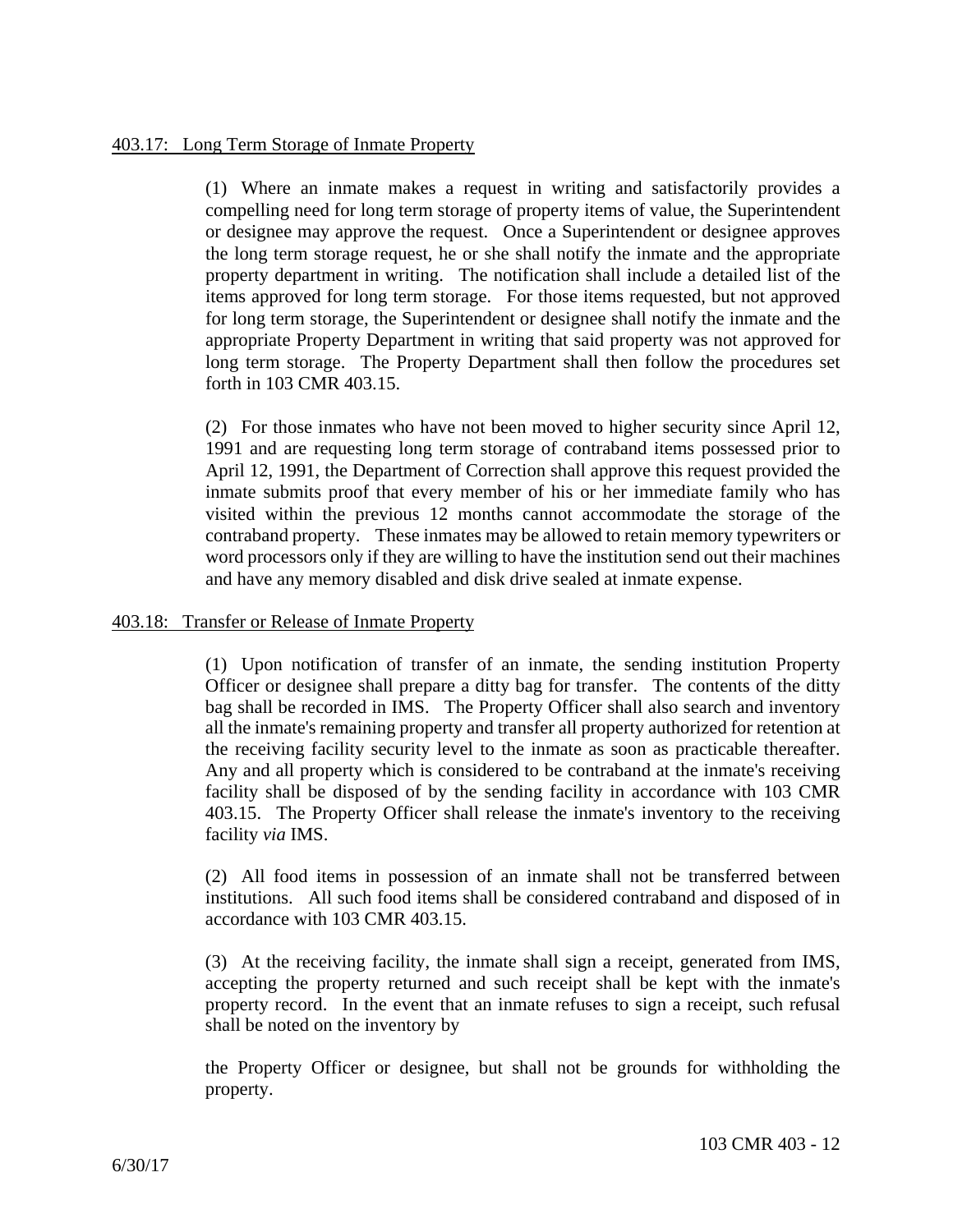(4) Whenever an inmate is absent from his or her living quarters for an extended period of time (*e.g*., outside hospital, disciplinary detention), the officer in charge of the area in which the inmate is housed shall securely lock the inmate's living quarters or property in accordance with Standing Operating Procedures.

# 403.19: Property of Escapees or Deceased Inmates

(1) Upon discovery of the escape or death of an inmate, the officer in charge of the area in which the inmate was housed shall secure the living quarters. All property within the inmate's living quarters shall be forwarded as soon as possible to the Property Officer, who shall list the items on the inmate's inventory in IMS and store them in the property storage area.

(2) Where an escapee is returned to the care and custody of the Department within one year from the date of escape, approved property shall be transferred as soon as practicable to the institution where the inmate is incarcerated. Property not authorized for retention at the institution shall be disposed of in accordance with 103 CMR 403.15. If the inmate is on escape for a period of more than one year, the Department may dispose of the inmate's property in accordance with 103 CMR 403.20.

# 403.20: Disposal of Unclaimed Inmate Property

Property of deceased inmates shall be released to the proven administrator or executor of the deceased inmate and can be picked up by such person from the institution where the property is stored. Such person shall sign a receipt for the property received. Except for identity documents, as defined in 103 CMR 403.14, any property belonging to a deceased inmate which remains unclaimed after one year, or to an inmate on escape for more than one year, shall be disposed of in accordance with the following procedures:

(1) The Superintendent shall notify the listed next of kin of the former inmate, in writing, that said property shall be disposed of if not claimed within 30 days of the date of the letter.

(2) If no claim is received within the specified time period, a special board, composed of the Superintendent of the institution where the property is being stored, and a representative of the Department designated by the Commissioner, shall ascertain whether the unclaimed property has any sale value.

(3) If the property is determined to have sale value, the special board shall solicit offers for purchase from three reputable dealers in like property and shall sell the property to the highest bidder. The proceeds of any such sale shall be deposited into the inmate's account.

(4) If the property is determined not to have sale value, or if no offer is received in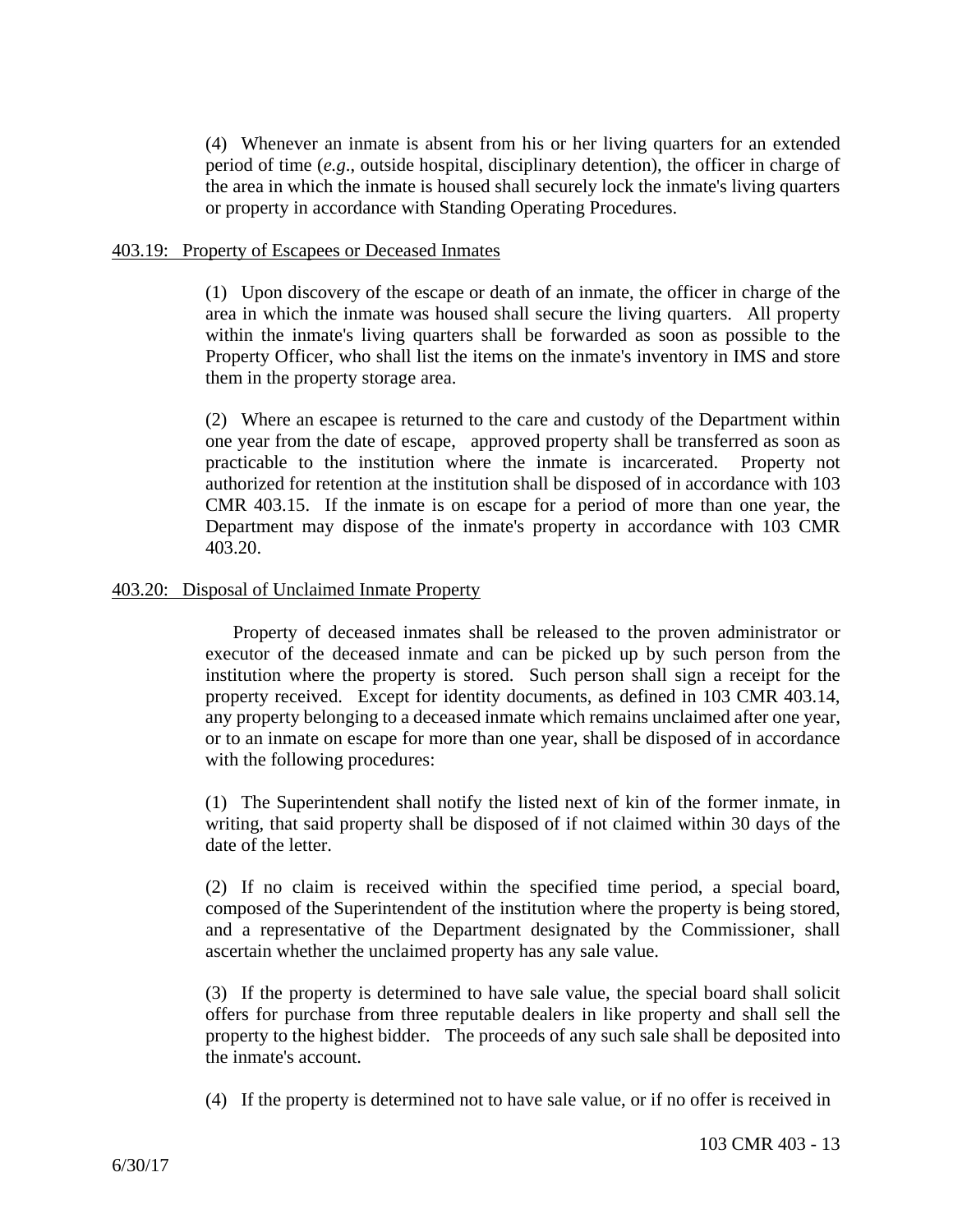### 403.20: continued

response to solicitation for bids as described, the special board may dispose of such property in such a manner as deemed appropriate.

(5) A complete record of disposal for unclaimed property shall be completed and signed by the members of the special board and filed with the former inmate's institutional records.

# 403.21: Liability for Loss, Damage or Destruction of Inmate Property

Nothing in 103 CMR 403.00 is intended to create any liability on the part of the Commonwealth, the Department, or any of its employees for loss, damage or destruction of property where such liability does not already exist under established law.

# 403.22: Property Transactions Involving Inmates

No inmate or employee may sell, barter, exchange, lend, borrow or in any other manner transfer any item or personal property to any inmate or employee of the Department except with the written approval of the Superintendent or designee. 103 CMR 403.22 shall not be construed to prohibit transfer or exchange of legal materials, provided that one inmate does not retain another inmate's legal materials in his or her cell.

### 403.23: Training

The Department shall provide all employees assigned to an institution's Property Department with training in the management of inmate property. This training shall include, but not be limited to, training on the application of 103 CMR 403.00, on IMS screens related to inmate property, and on the Standard Operating Procedures pertaining to 103 CMR 403.00.

### 403.24: Quarterly Meetings

The Deputy Commissioner of the Prison Division or his or her designee shall ensure that Property Officer meetings are held on a quarterly basis to ensure consistency and compliance with 103 CMR 403.00 Sand its standard operating procedure.

### 403.25: Quality Assurance

The Assistant Deputy Commissioners of the Prison Division shall ensure agency wide compliance with 103 CMR 403.00 by directing each Superintendent to conduct quality assurance audits of his or her facility at least on an annual basis.